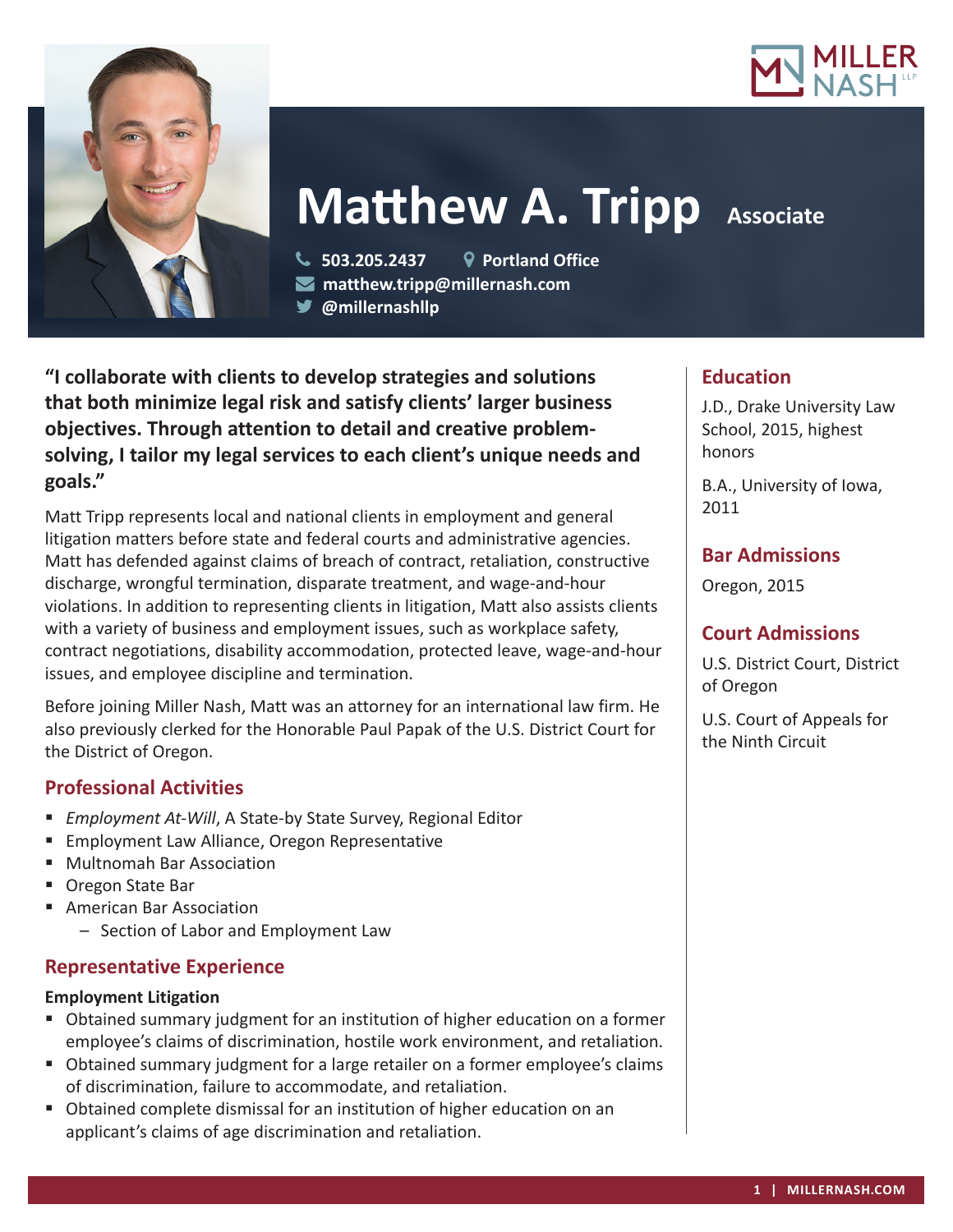

## **Publications**

- "A Roadmap for the New Normal in the Workplace Under COVID-19" Miller Nash, *COVID-19 Resource Center* (Feb. 2022)
- "How HOT Is Too HOT? Oregon OSHA's New High and Extreme Heat Rule," Miller Nash, *News You Can Use*, coauthor (July 2021)
- "Oregon OSHA Adopts Significant COVID-19 Workplace Safety and Health Rules," Miller Nash Graham & Dunn, *Employment Law & Labor Relations Electronic Updates* (Nov. 2020)
- "School's Out For...A While: Flexible Work Arrangements in the Era of Ongoing School Closures," Miller Nash Graham & Dunn, *Employment Law & Labor Relations Electronic Updates* (Aug. 2020)
- "OSHA Issues Revised Guidance Increasing Employers' Obligations Regarding COVID-19 Recordkeeping Requirements," Miller Nash Graham & Dunn, *Employment Law & Labor Relations Electronic Updates* (May 2019)
- "A Roadmap for Reopening Workplaces in Washington and Oregon During COVID-19," Miller Nash Graham & Dunn, *Employment Law & Labor Relations Electronic Updates* (May 2019)
- "Oregon Public Employees, Keep Reading: New Legislation Expands Upon Recently Enacted Workplace Fairness Act," Miller Nash Graham & Dunn, *Employment Law & Labor Relations Electronic Updates* (July 2019)
- "Oregon Workplace Fairness Act: Significant Changes with Broad Implications," Miller Nash Graham & Dunn, *Employment Law & Labor Relations Electronic Updates* (June 2019)
- "Supreme Court Ends Mandatory Fair-Share Fees for Public Employees ," Miller Nash Graham & Dunn, *Employment Law & Labor Relations Electronic Updates* (June 2018)
- "When the Love Bug Bites in the Workplace," Miller Nash Graham & Dunn, *Employment Law & Labor Relations Electronic Updates* (Feb. 2018)
- "Why America's Best Restaurants Might Lose a Crucial Labor Source," *Eater* (Mar. 2015)
- "In the Defense of Unpaid Internships: Proposing a Workable Test for Eliminating Illegal Internships," 63 Drake L Rev 341 (2015)

#### **Presentations**

- "Disability and Religious Accommodations Update," Miller Nash, The Latest COVID-19 Guidance for Employers: Vaccine Mandates and Accommodations Webinar (Feb. 2022)
- "Navigating Through Overlapping Leave Laws," Miller Nash, Employment Law Seminar (Dec. 2021)
- "Renovations and Pandemic Precautions Gone Viral: Workplace Safety and Health," Miller Nash Graham & Dunn, Employment Law Seminar (Dec. 2020)
- "Roadmap for Reopening Workplaces in OR & WA during COVID-19," American Council of Engineering Companies of Oregon, webinar (June 2020)
- "Preparing for and Preventing Workplace Violence," The Seminar Group, Labor & Employment Law Conference (June 2020)
- "Fast 15: Families First Leave—Intermittent, Supplementation, and Exceptions," Miller Nash Graham & Dunn, On-Demand Employment Law Webinar Series (May 2020)
- "Piloting the Ship on the #MeToo Wave: Navigating Discrimination and Harassment Claims," Miller Nash Graham & Dunn, Employment Law Seminar (Oct. 2019)
- "Protected Leave Challenges," The Initiative, 2019 Accelerator Program (Jan. 2019)
- "Workplace Behavioral Issues: Appropriately Handling Thorny Situations," National Business Institute, Human Resource Law from A to Z seminar (Nov. 2018)
- "Discrimination and Harassment," National Business Institute, Human Resource Law from A to Z seminar (Nov. 2018)